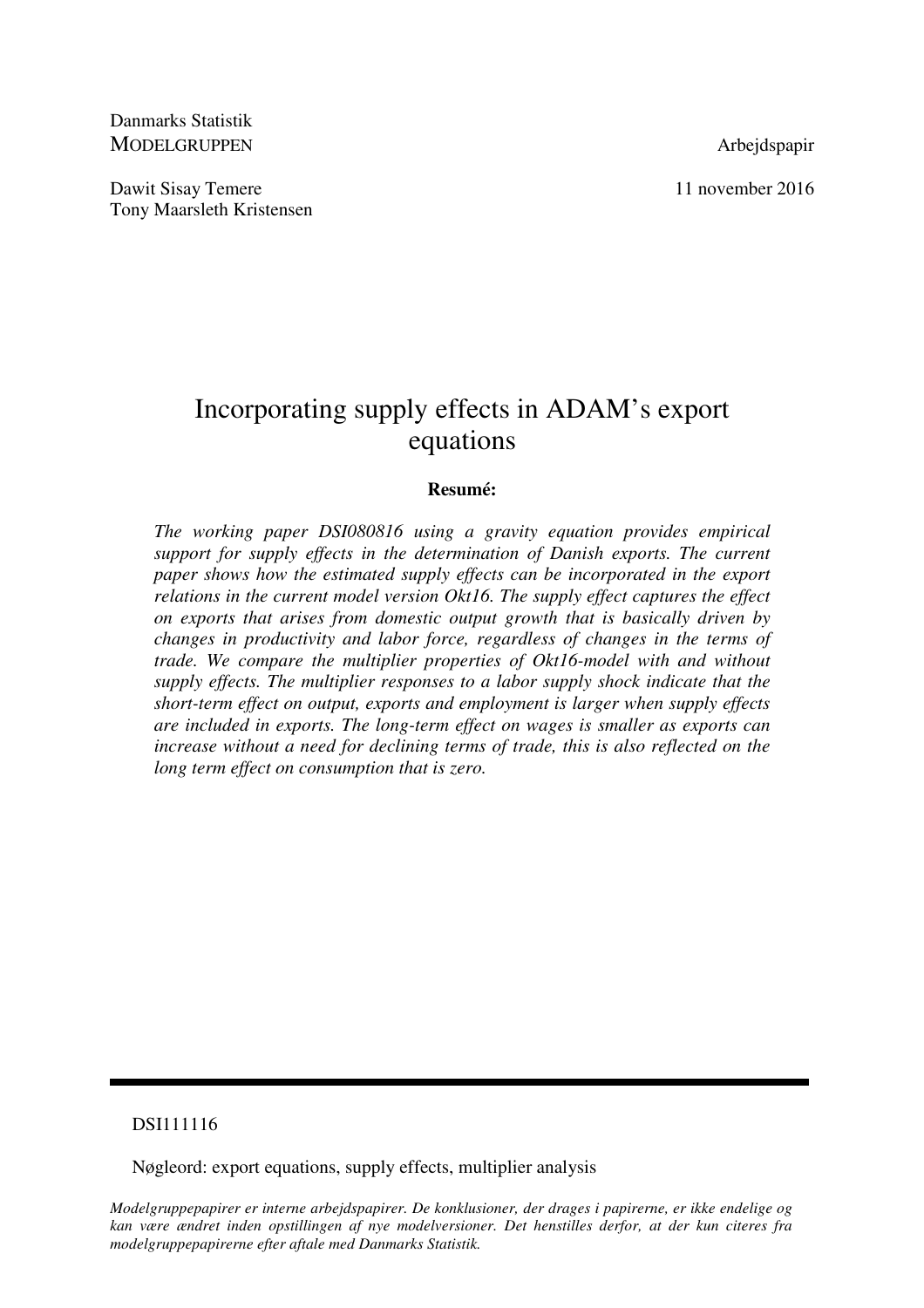## **1. Background**

The standard export relation in ADAM relates exports to relative prices and a measure for demand. The working paper (Temere and Kristensen, 2016, *DSI080816)* provided a motivation for including an additional explanatory variable that captures supply effects in the determination of exports, which is based on the seminal work of Krugman (1989). The main argument for supply effects is the observation that a country with a favorable domestic output growth can expand its share of the world market without a need for a decline in the terms of trade. An economy with increasing labor force and productivity can produce different varieties of a product thereby shifting the demand curve for its products outward. The standard export equation requires a secular decline in the terms of trade to explain the twin rise in output and exports; hence it might be missing out an important explanatory variable that quantifies supply effects, cf. *DSI080816* for more*.* 

The primary objective of this paper is to provide a link on how the estimated supply effects from a gravity equation in *DSI080816* can be incorporated in ADAM's export relations. The paper also demonstrates the multiplier properties of ADAM with and without supply effects in exports using the current model version – Okt16.

The gravity equation used for estimation is written as:

$$
E_{jt} = \frac{Y_t^{\theta} Y_{jt}^{\varphi}}{D_j^{\tau}}
$$
 (1)

 $E_{it}$  is value of Danish exports to partner-*j*,  $Y_t$  is Danish GDP in current prices,  $Y_{it}$  is partner *j*'s GDP in current prices and  $D_i$  is physical distance between Denmark and partner-*j*. The parameters  $\theta$  and  $\phi$  measure, respectively, supply and demand effects. In practice (1) is augmented with a number of control dummies. We can re-write (1) so that it is an equation for market share.

$$
\frac{E_{jt}}{Y_{jt}} = Y_t^{\theta} Y_{jt}^{\varphi - 1} D_j^{-\tau}
$$
\n<sup>(2)</sup>

Equation (2) implies that if domestic output  $Y_t$  grows by 1 percent the market share,  $E_{jt}/Y_{jt}$ , grows by  $\theta$  percent, which we call supply effects on exports.

On the other hand, the long-term market share equation in ADAM is given as:

$$
\frac{f_{Ej_t}}{f_{Ej_t}} = \left(\frac{pe_{jt}}{pee_{jt}}\right)^{-\beta} \tag{3}
$$

Equation (3) relates exports to demand measured by imports of partner-*j fEe<sup>j</sup>* and export prices to partner-*j pej* measured relative to import prices of partner-*j*  pee<sub>j</sub>.<sup>1</sup> The distance variable measures costs such as transportation costs and

-

<sup>&</sup>lt;sup>1</sup>In ADAM, partner's imports, *fEe*<sup>*j*</sup>, and their import prices, *pee*<sup>*j*</sup>, are used instead of GDP,  $fY_j$ , and its deflator, *pyj,* for two main reasons. First, GDP is a broad measure for demand, a growth in a particular partner's GDP driven by domestic factors need not necessarily affect Danish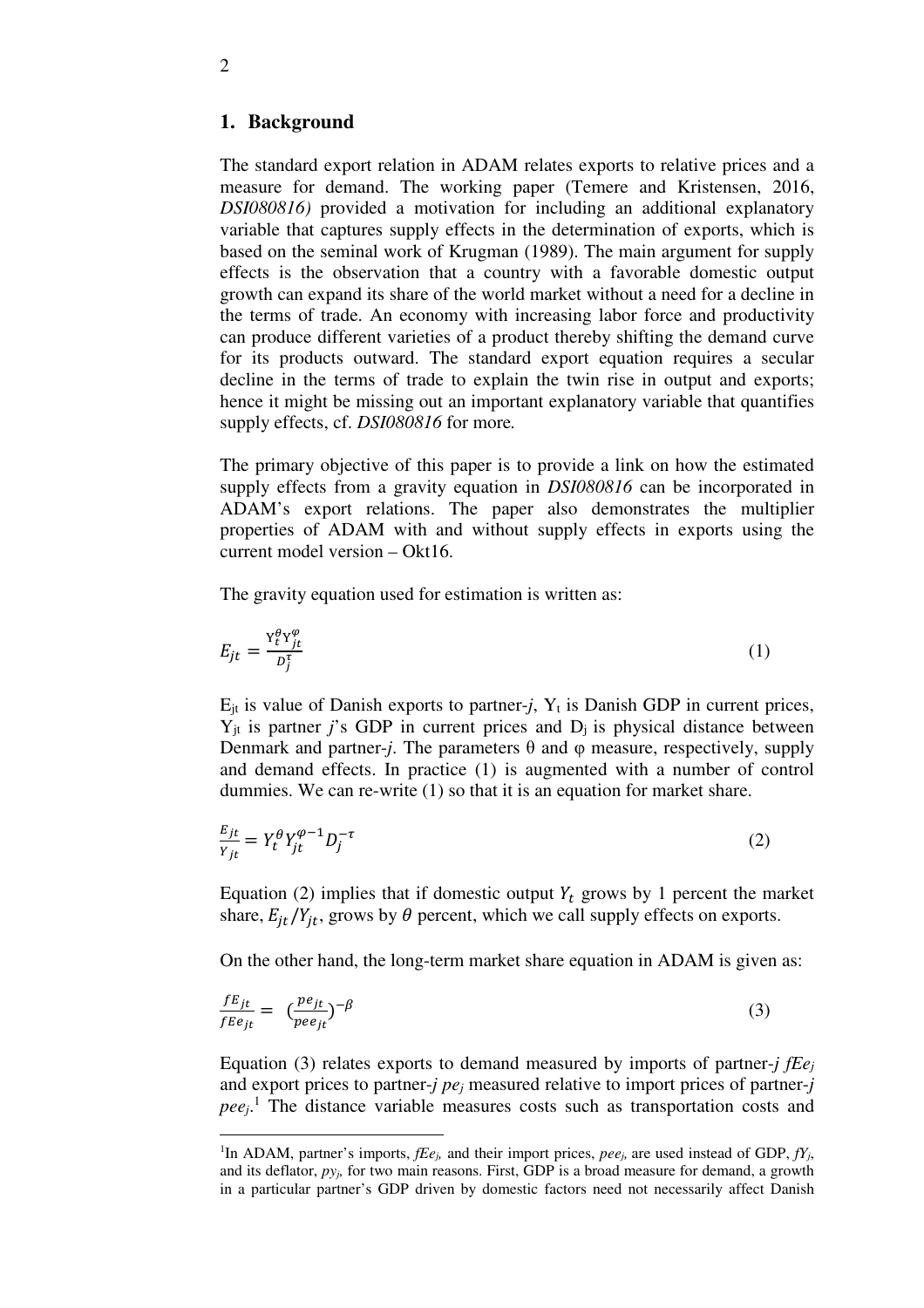since *c.i.f* import prices incorporate shipping costs, equation (3) can be estimated without a distance variable.

Equation (2) explicitly includes supply effects, but in equation (3) it is present only implicitly. This is because as the supply of Danish exports increase due to say expansion in productivity at home, partners' import from Denmark increases that is part of *fEej*. So if we want to measure the marginal supply effect on Danish market share, we need to augment equation (3) with a term for supply effects as in equation (2). Then we can re-write the long term relation (3) transformed in error correction form and augmented with the supply effect from  $(2)$  as:

$$
\begin{aligned} \text{Dlog}(fE_t) &= \Gamma_1 \text{Dlog}(fEe_t) + \Gamma_2 \text{Dlog}\left(\frac{pe_t}{pee_t}\right) \\ &- \gamma \left[ \log\left(\frac{fE_{t-1}}{fEe_{t-1}}\right) + \beta \log\left(\frac{pe_{t-1}}{pee_{t-1}}\right) - \theta \log(Y_t) \right] \\ &+ k + \epsilon_t \end{aligned} \tag{4}
$$

In standard-ADAM the supply elasticity  $\theta$  is zero, i.e. no supply effect on exports.

The literature uses various measures to capture long-term growths in output and hence the corresponding supply effect on exports, such as manufacturing capacity, ratio of home to foreign productive capital stock, potential output growth of the exporting country, cf. *DSI080816* for more. Long term growth of a country is basically attributed to expansion in labor force (workers or hours worked) and productivity growth, and the long-term properties of ADAM reflects this, cf. Danmarks Statistik (2013). Thus, it makes sense to relate longterm growth in output to labor input that is defined in terms of efficiency corrected labor hours, i.e.

$$
\begin{aligned} \text{Dlog}(fE_t) &= \Gamma_1 \text{Dlog}(fEe_t) + \Gamma_2 \text{ Dlog}\left(\frac{pe_t}{pee_t}\right) \\ &- \gamma \left[ \log\left(\frac{fE_{t-1}}{fEe_{t-1}}\right) + \beta \log\left(\frac{pe_{t-1}}{pee_{t-1}}\right) - \theta \log\left(\frac{Q_t \cdot Hg_t \cdot kqyf_t}{Q_t^0 \cdot Hg_t^0 \cdot kqyf_t^0}\right) \right] \\ &+ k + \epsilon_t \end{aligned} \tag{4*}
$$

Where  $Q_t$  is number of workers,  $Hg_t$  is annual working hours per employed and  $kq y f_t$  is hourly productivity measured as the ratio between gross value added and total hours worked; the product  $Q_t \cdot Hg_t \cdot kq y f_t$  represents the

-

exports. Whereas, imports can be more directly related with demand for Danish goods. Second, it is connected with globalization and the international division of labor it brought. The equation for import shares in ADAM, besides relative prices, includes a logistic trend that is concave downward. The logistic trend captures the strong growth in import market shares in the beginning of the 1970s due to the increasing international division of labor. In recent years, the logistic trend has lost significance, which implies import shares are more consistent with relative prices. The export equations do not include a logistic trend, using imports as a measure for demand account for the international division of labor that affects exports through the export markets.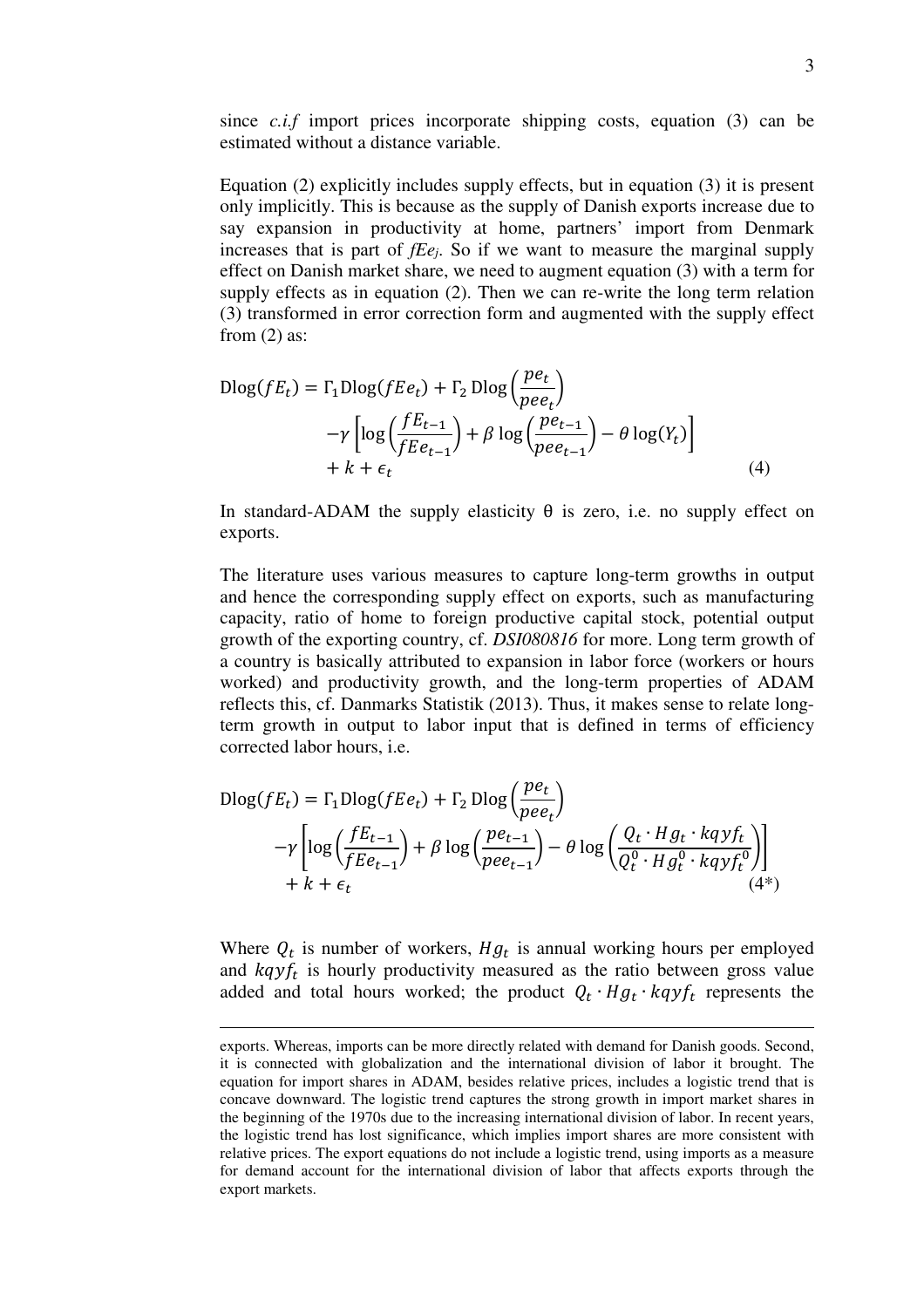efficiency corrected labor hours;  $Q_t^0 \cdot Hg_t^0 \cdot kq y f_t^0$  represents the baseline solution to the efficiency corrected labor hours. The parameter  $\theta$  is set to 0.7, based on the gravity equation estimated in *DSI080816.*

The intuition behind (4\*) is that whenever the actual efficiency corrected labor input deviates from its steady-state path, there will be a long-term expansion in output and thus growth in exports with a supply elasticity of 0.7 that is not necessarily due to changes in price competitiveness or changes in foreign demand. Equation (4\*) is set up in ADAM in a way such that a user can choose to activate the supply effects with a switch dummy. In the following section, we demonstrate the multiplier responses of ADAM with and without supply effects.

# **2. Multiplier exercise**

## **(A) Permanent increase in labor supply**

Figure 1 shows the effect of a permanent increase in labor supply. The expansion in labor supply is achieved by reducing the number of people outside the labor force not receiving transfers by 1 percent of the total employment.

The permanent increase in labor force initially increases unemployment, which is later soaked up when production and exports begin to expand. Production expands because the initial increase in unemployment puts a downward pressure on wage growth that improves competitiveness leading to higher exports and production. Gradually, the additional labor force gets fully employed, which makes production and employment increase permanently. The short term effect on exports is higher when supply factors directly enter the determination of exports, because now exports can increase without the need for changes in price competitiveness. The fall in wages is also smaller when supply factors are active, because now the necessary change in exports can be achieved without a significant fall in wages. The long-term negative effect on consumption in the standard case disappears when exports respond to supply effects. The additional labor force creates a positive effect on public saving, and the effect is not sensitive to the supply effect.

The export relation with supply effects can be compared with an export relation with large export price elasticities and no supply effects.<sup>2</sup> With large export price elasticities, wages need to fall by a proportionately lower amount to improve competitiveness and raise exports. Figure A1 in the appendix compares the multiplier properties of ADAM with supply effects and large export price elasticities. It is shown that a 40 percent increase in the export price elasticities is roughly enough to explain the response in exports with a supply elasticity of  $\theta = 0.7$ , albeit with some differences in the dynamics.

<u>.</u>

<sup>2</sup>Such a comparison is not guaranteed if the experiments, for instance, involve demand side shocks.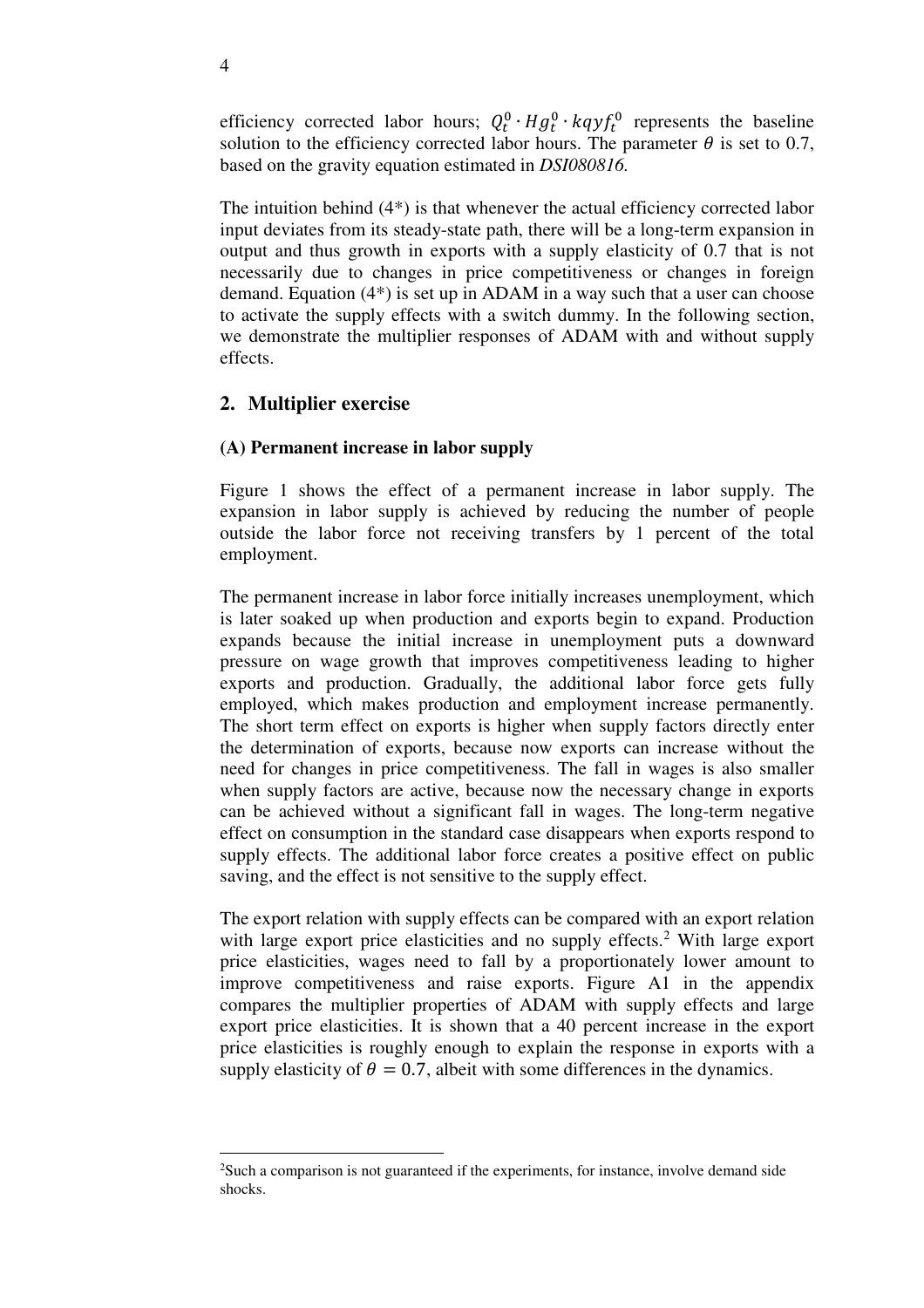



**Figure 1. The effect of a permanent increase in labor supply, 1% of employment** 

NOTE: Solid lines represent standard-ADAM with no supply effects (ADAM), i.e.  $\theta = 0$  in equation (4<sup>\*</sup>); and stippled lines represent ADAM with supply effects (**ADAM+**), i.e.  $\theta = 0.7$ in equation (4\*).

#### **(B) Permanent increase in labor productivity**

Increased productivity means more output for the same level of input, which potentially leads to more exports. Figure 2 shows the effect of a permeant increase in labor productivity. Unemployment increases immediately as the same amount of output can now be produced with fewer labor input. Wages fall and kick start a wage driven adjustment process eventually returning unemployment back to equilibrium. Output and export rise more with supply effects, the corresponding fall in wages is also smaller, which is basically the same as the reactions in the labor supply experiment above.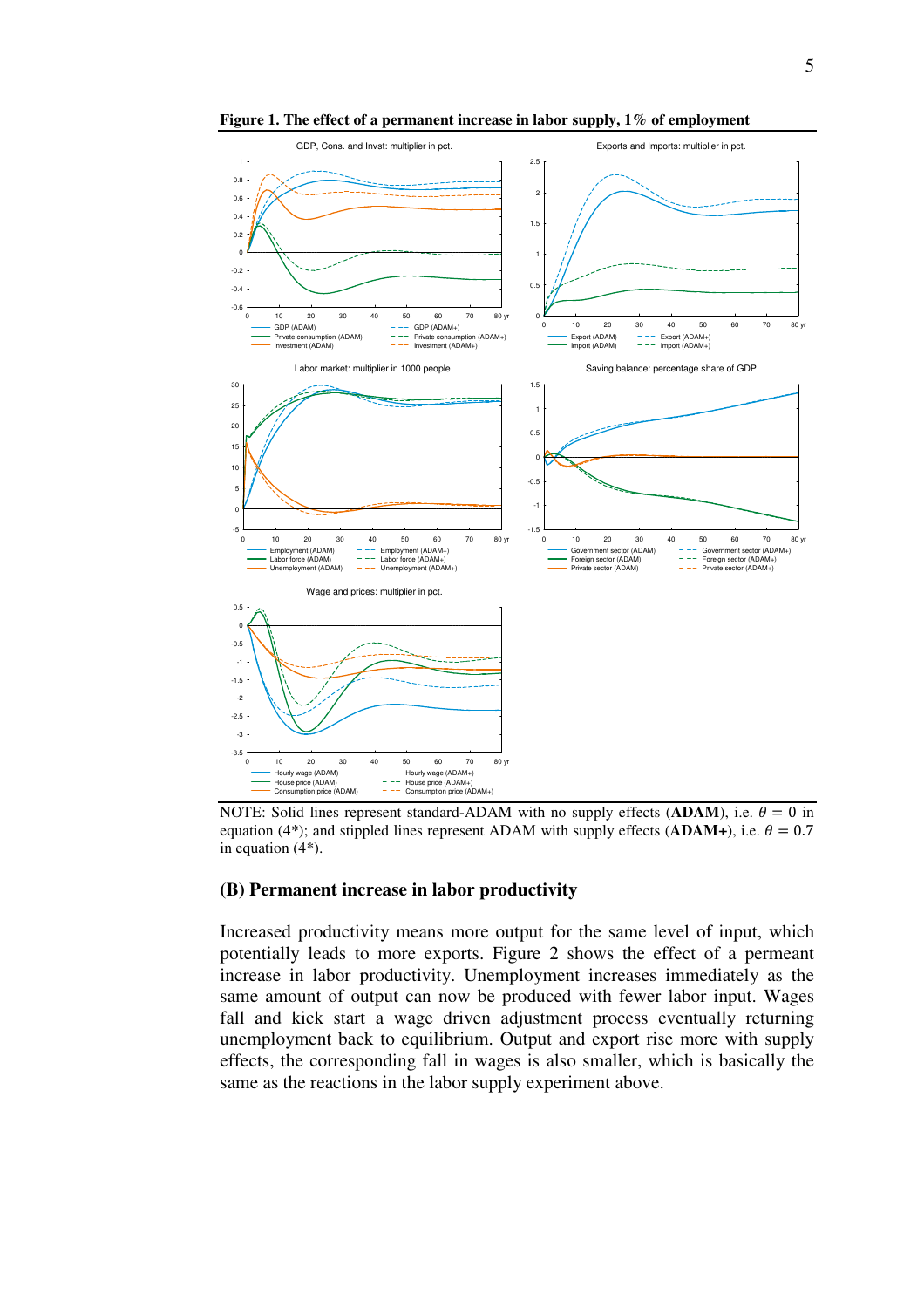

**Figure 2. The effect of a permanent 1% increase in labor productivity** 

NOTE: Solid lines represent standard-ADAM with no supply effects (ADAM), i.e.  $\theta = 0$  in equation (4<sup>\*</sup>); and stippled lines represent ADAM with supply effects (**ADAM+**), i.e.  $\theta = 0.7$ in equation (4\*).

#### **(C) Alternative measure for productivity**

As mentioned above, the productivity measure *kqyf* in equation (4\*) is defined as the ratio between gross value added and hours worked. Factor inputs in ADAM are expressed in terms of efficiency units that represent technical progress, education and other efficiency enhancing factors. The efficiency indices are determined as part of the factor block estimation and capture trend shifts in productivity. Accordingly, a measure for labor productivity can be constructed using the efficiency indices. We calculate a weighted average efficiency index for labor in the private and public sectors as:

$$
Dtl = Dtl_{-1} * [lp_{-1} * Hqp_{-1} * (\frac{dtlp}{dtlp_{-1}}) + lo_{-1} * Hqo_{-1} * (\frac{dtlo}{dtlo_{-1}})
$$
  
\n
$$
/[lp_{-1} * Hqp_{-1} + lo_{-1} * Hqo_{-1}]
$$
\n(5)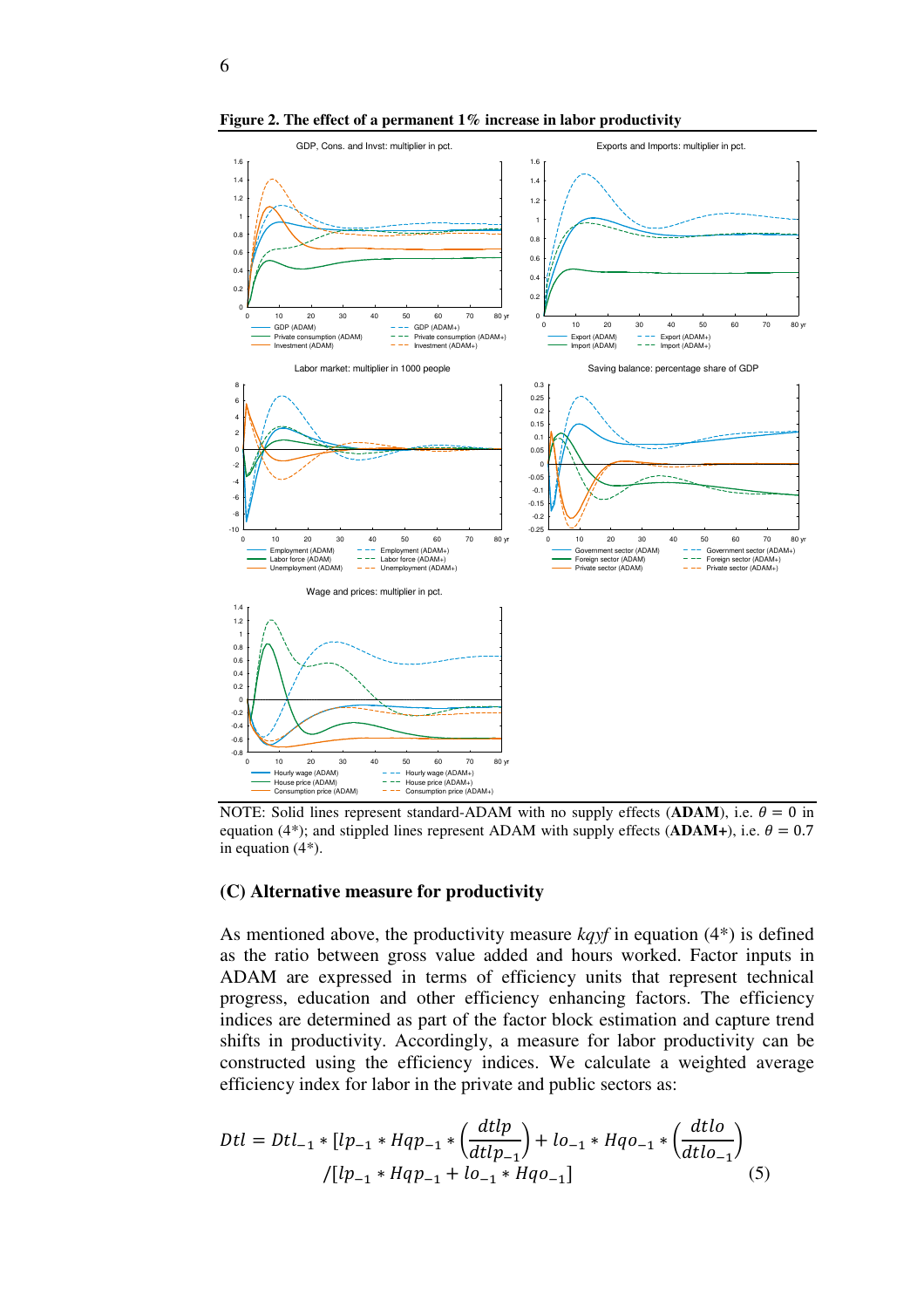The average labor efficiency *Dtl* can be used in place of *kqyf* in (4\*). Figure 3 compares the two measures for productivity using the labor supply experiment presented in section (A). The multiplier results are very similar. Figure A2 in the appendix repeats the productivity experiment in section (B) using the two productivity measures, again no significant difference is observed, see Appendix for more. For simplicity, it is chosen to use *kqyf* in the current model version, Okt16.



**Figure 3. The effect of a permanent increase in labor supply, 1% of employment** 

Note: In ADAM\* *dtl* and in ADAM+ *kqyf* is used to measure productivity.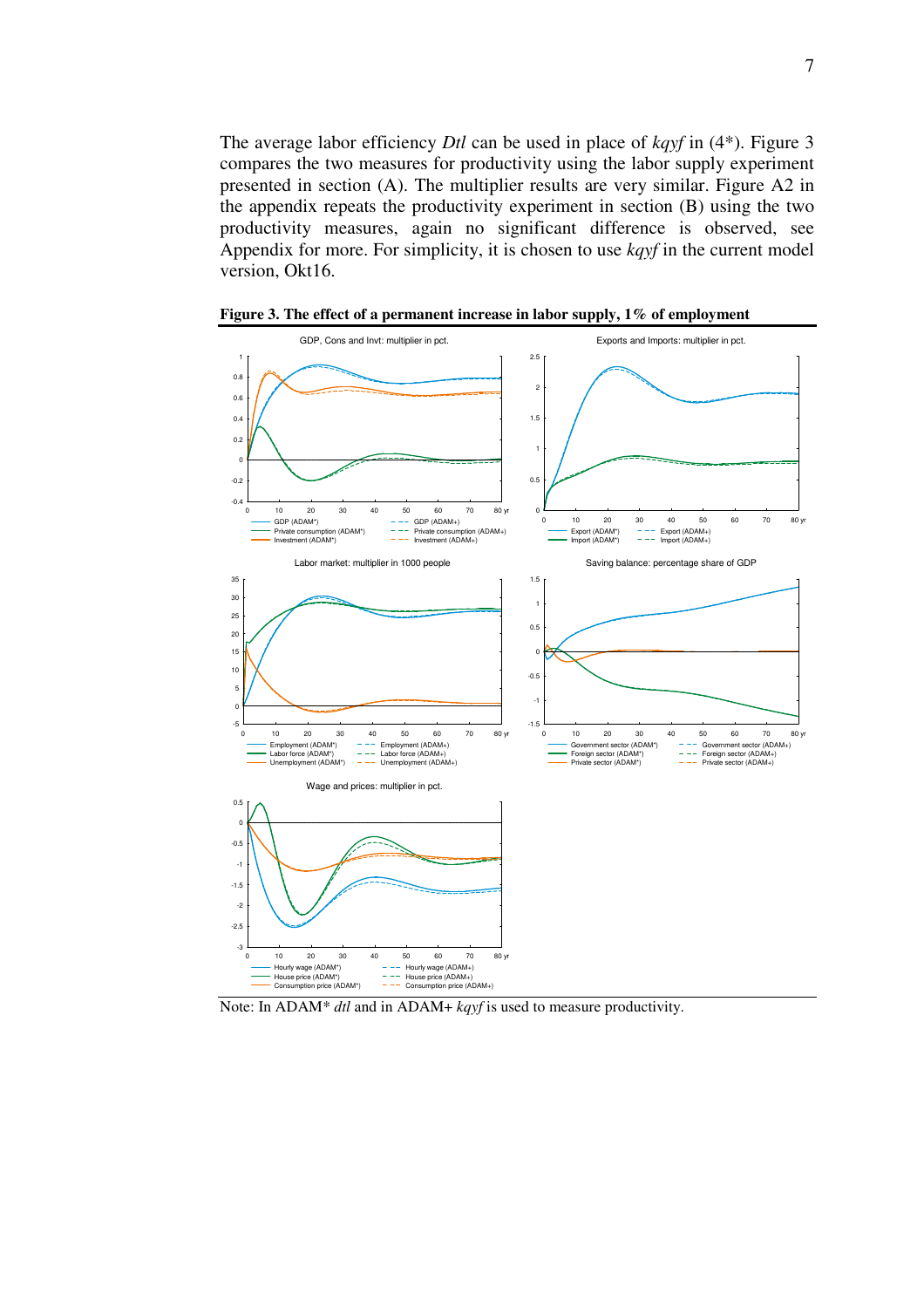# **References**

Danmarks Statistik (2013). ADAM: A Model of the Danish Economy, Danmarks Statistik.

Krugman (1989) Differences in Income Elasticities and Trends in Real Exchange Rates, *European Economic Review* 33 1031-1054.

Temere, D.S. and T.M. Kristensen (2016). Supply factors in trade determination. Model-group paper, Statistics Denmark, [DSI080816].

# **Appendix**







Supply effect – no change in the export price elasticities and a supply effect of  $\theta = 0.7$ .